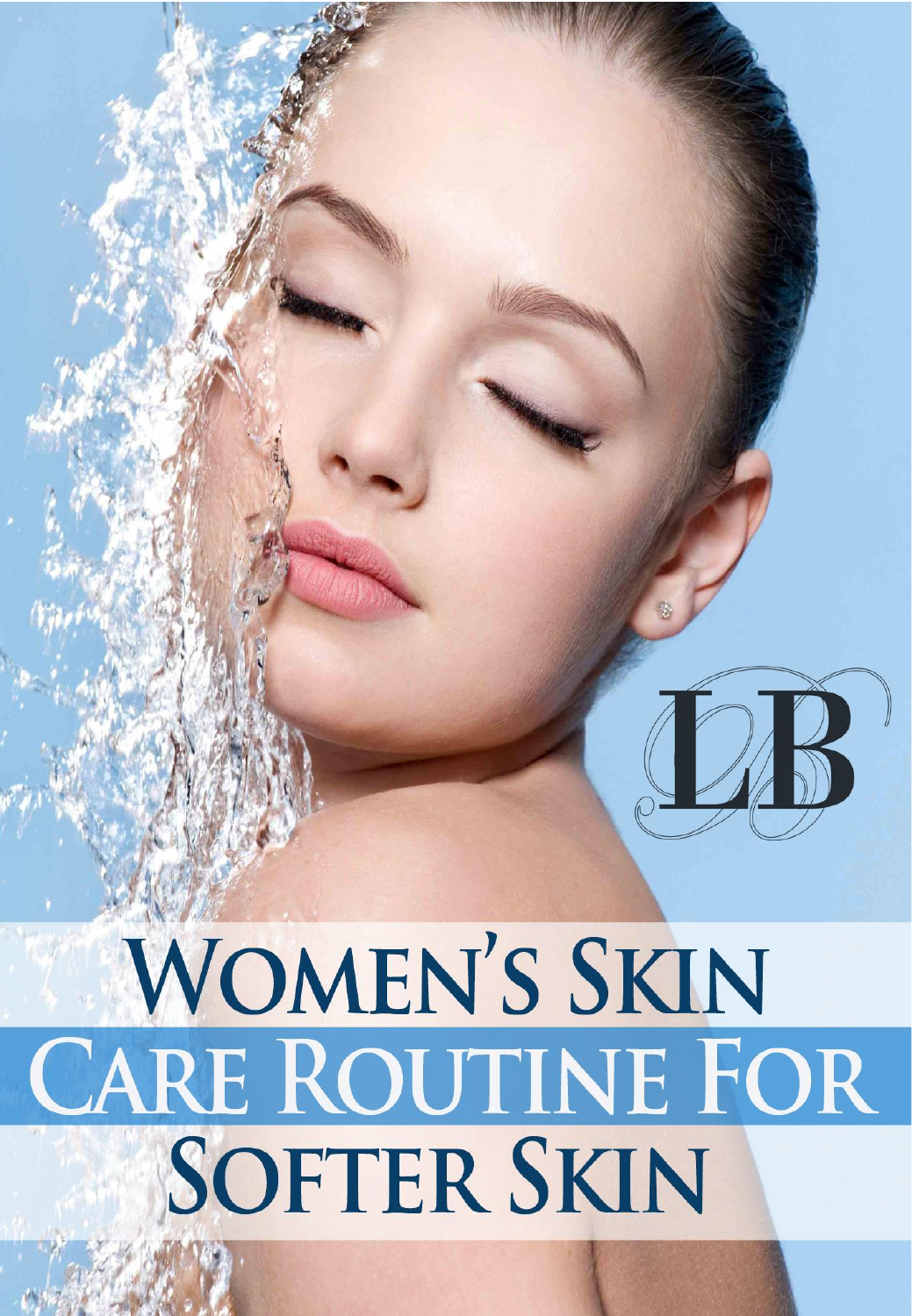What is the Ideal Skin Care Routine?

#### To ensure you keep your skin and face looking youthful you must:

- Start looking after it early on  $-$  even if you have great skin now!
- It is never to late!
- You must be diligent every day.
- You must use good products and treatments but which range to choose? Ranges found in Spa's and Salon's are not the same as the ranges found in department stores and pharmacy's.

#### Who do you seek advice from?

• Ensure you are getting the right advice from someone who is an aesthetician and has good experience and knowledge. This is very important and is often overlooked by choosing branding over professionalism – be informed!

We are going to look at how to properly cleanse, exfoliate, moisturise and mask, while never leaving the house without at least an SPF 30 (yes, winter too).

Steps to a great skin care routine.

#### Step 1 – Cleansing

Simple is the key. You must find a good cleanser that suits your skin. Avoid washing your face with cleansing bars as they change the PH in your skin and dry the skin out. In an oily skin this may seem like a good idea but  $NO - i$ t will just encourage the sebaceous glands to produce even more oil to combat the stripping of oils in the skin. Creamy cleansers are the best. Ensure it is correct for your skin type. Don't ever self diagnose, ensure your skin type and condition has been determined by an aesthetician.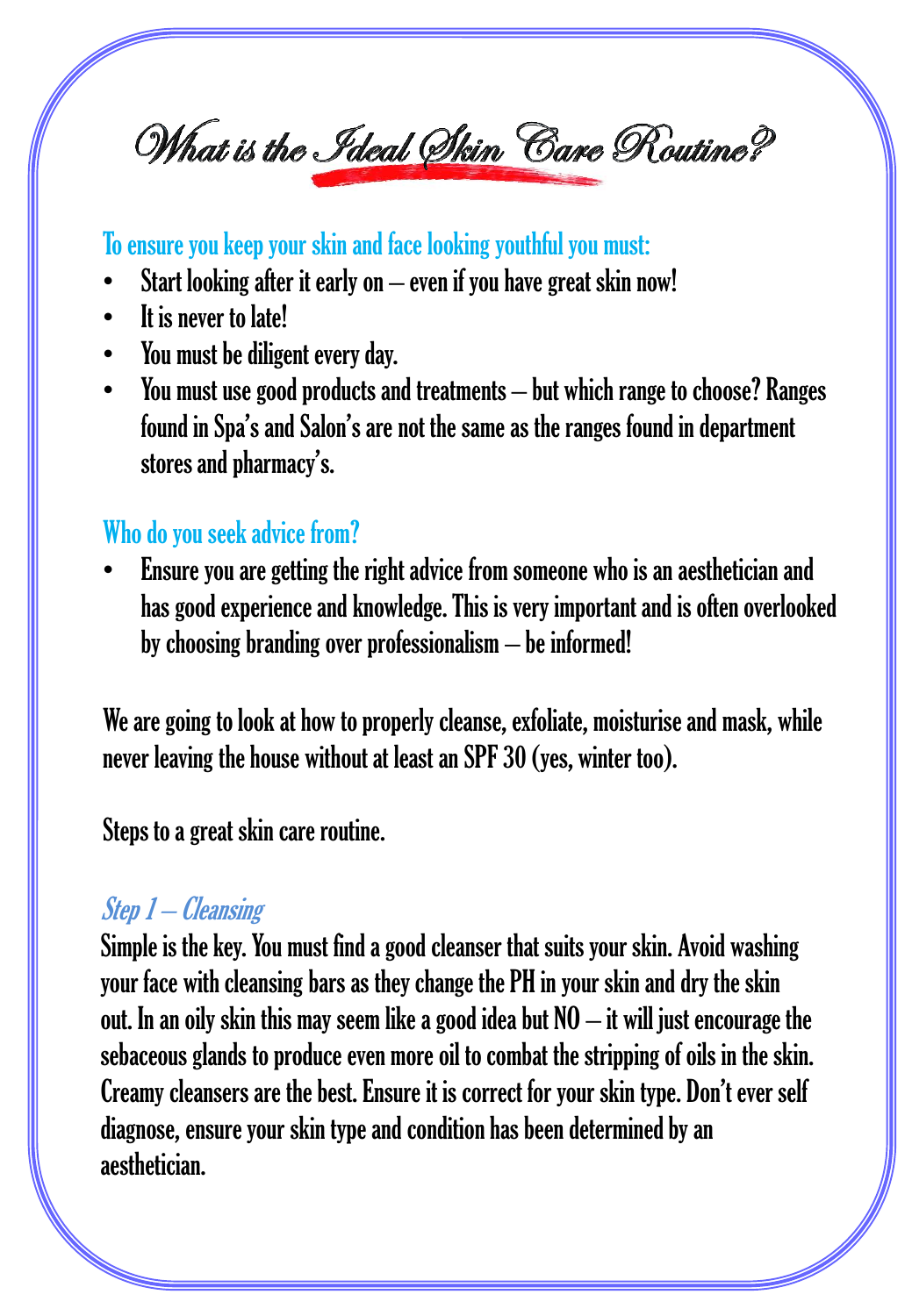Cleansing is a very important step to great skin – but avoid over cleansing. Cleanse once in the morning and twice in the evening. Your evening cleanse is the most important as this will remove make up and pollution which will clog the pores. Use a 10 cent size amount of cleanser then rinse with warm but not hot water. Repeat this twice. For best results I suggest using the Dermatological sponge cloth, your skin will be squeaky clean. This sponge ensures 100% removal of make up and



debris without damaging the skin. It is made from biodegradable bacteria-resistant fabric that rinses clean and dries quickly for convenient use.

Make sure eye make up is removed with a specific eye make up remover. The area around the eye is delicate and the skin must be treated differently. The skin around the eye is only 6 tissues thick, so ensure you do not rub or pull too hard. It is very important to remember not to use very hot or very cold water as this can lead to broken capillaries. (Broken red veins on the face)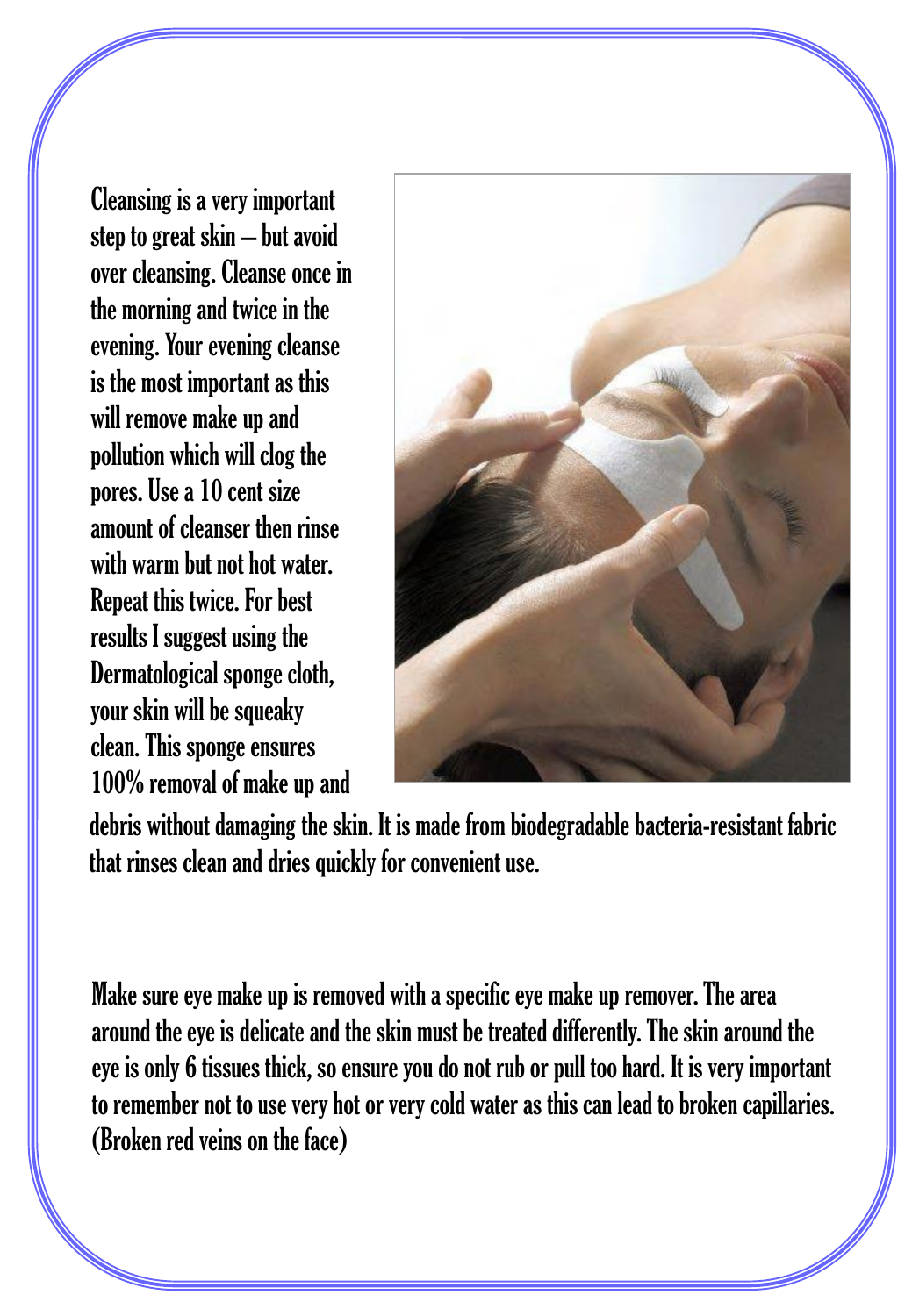## Step 2 – Exfoliating

This, in my 20 years of experience, is where people with oil and acne prone skins go wrong. They are addicted to exfoliating every day, or even every second day, because they love how it feels. But this is the WORST thing you could do, it strips the skin, sending messages to the sebaceous glands (oil producing gland) that your skin is stripped of oil and this will result in an overproduction of oil. This will clog your pores, leading to larger pores, leading to more dirt getting trapped and therefore more pimples – can you see a pattern?!

difference when you start exfoliating, it is an almost immediate difference. Exfoliate once or twice a week after cleansing. There are different ways to exfoliate your skin. So exfoliating is very important but must be done correctly. You notice the

- Cream exfoliant  $-$  a good range will have two different ones, one for normal to combination and one for sensitive skins.
- You can choose microdermabrasion in a salon (this would usually involve a course for  $1$  week or  $6$  weeks) and some ranges will contain an exfoliant which will give a deeper microdermabrasion like exfoliation. These are usually in the form of a kit, Thalgo has a great microderbarasion kit.

Part of a good cleansing program is a toner. This ensures that all traces of dirt is removed and helps to keep your pores in good health.

#### **Masks**

Once or twice a week, using the right mask on your skin is essential to boosting the good condition of your skin. It feeds the skin intensely and works on what your skins specific needs are. Masks are most effective after you have exfoliated your skin. Apply a good amount over the face.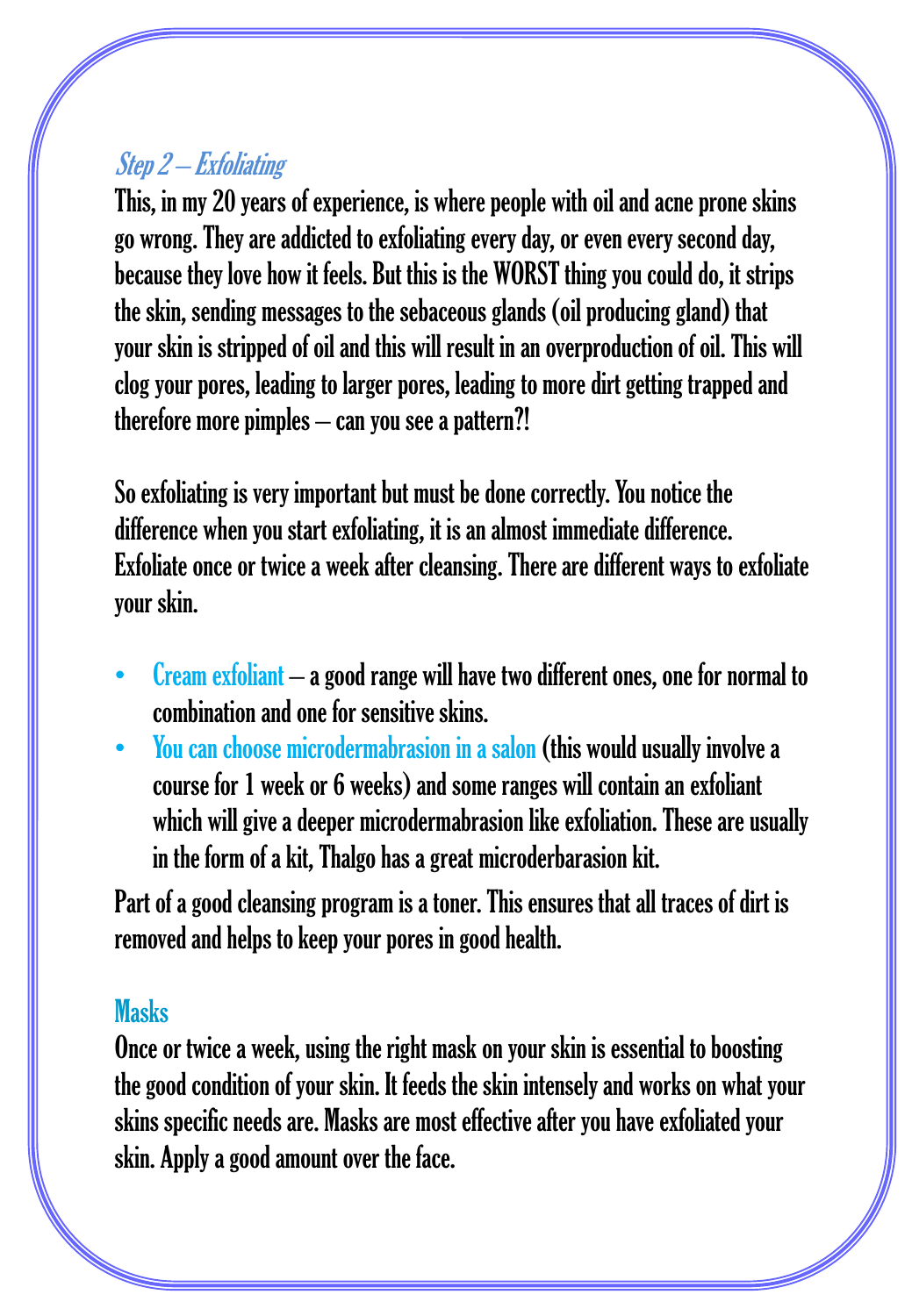#### Step 3 – Moisturises

It is important that you get good, professional advice when choosing a moisturiser, one for day and one for night. Your night moisturiser will be full of goodies that your skin needs. This is the most important because your body and skin repairs itself when it is resting.

I don't believe in SPF's in moisturisers as I believe it can cause more reactions and a sunscreen needs to be applied more than once a day. I think that when it is combined with a moisturiser it gives people a false sense of security that their skin is protected.

A well educated professional will ask you questions to determine what it is you want from your moisturiser. A professional range will have moisturisers that work with skin conditions, skin types and anti-aging. The one you use will be up to you and your therapist. The right mask on your and your therapist.

### **It feeds the skin intensel and what you skin intensely and what you show the skin intensel and what you skins in the skin intensel and what you show the skins in the skins in the skins in the skins in the skins in the ski**

This is an essential part of your routine. The eye area is the first tell tale sign of aging. This is because the eye area contains no fatty tissue and is therefore very thin and susceptible to wrinkles. Special eye creams are formulated to thicken the eye area. The eye cream that is suitable for you will be determined by the condition of the eye area and your age.

#### Sunscreen

Sun damage is the number one cause of aging. Sun care should be a part of your daily routine through summer or winter and please don't forget that it needs to be reapplied when going into the sun. UVB penetrates through the glass so don't think you are safe in the car! Applying sunscreen to the back of the hand is also a great habit to get into.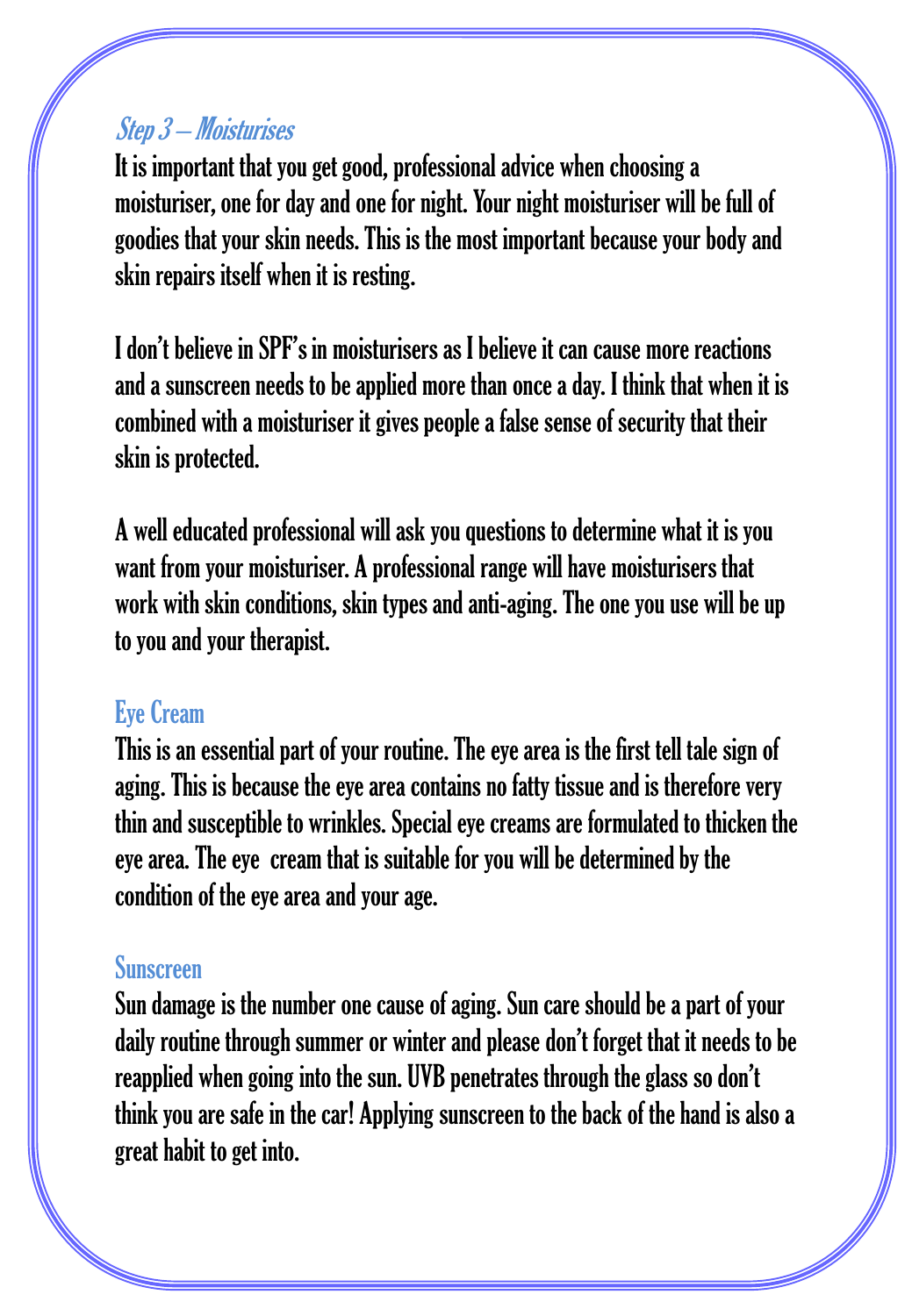

The above is a great routine to ensure best results – but it must be done consistently. I suggest that at the change of every season the addition of a serum is great to boost and treat the skin.

In salon treatments – Going to a good salon or spa for a professional treatment is important for optimal skin health.